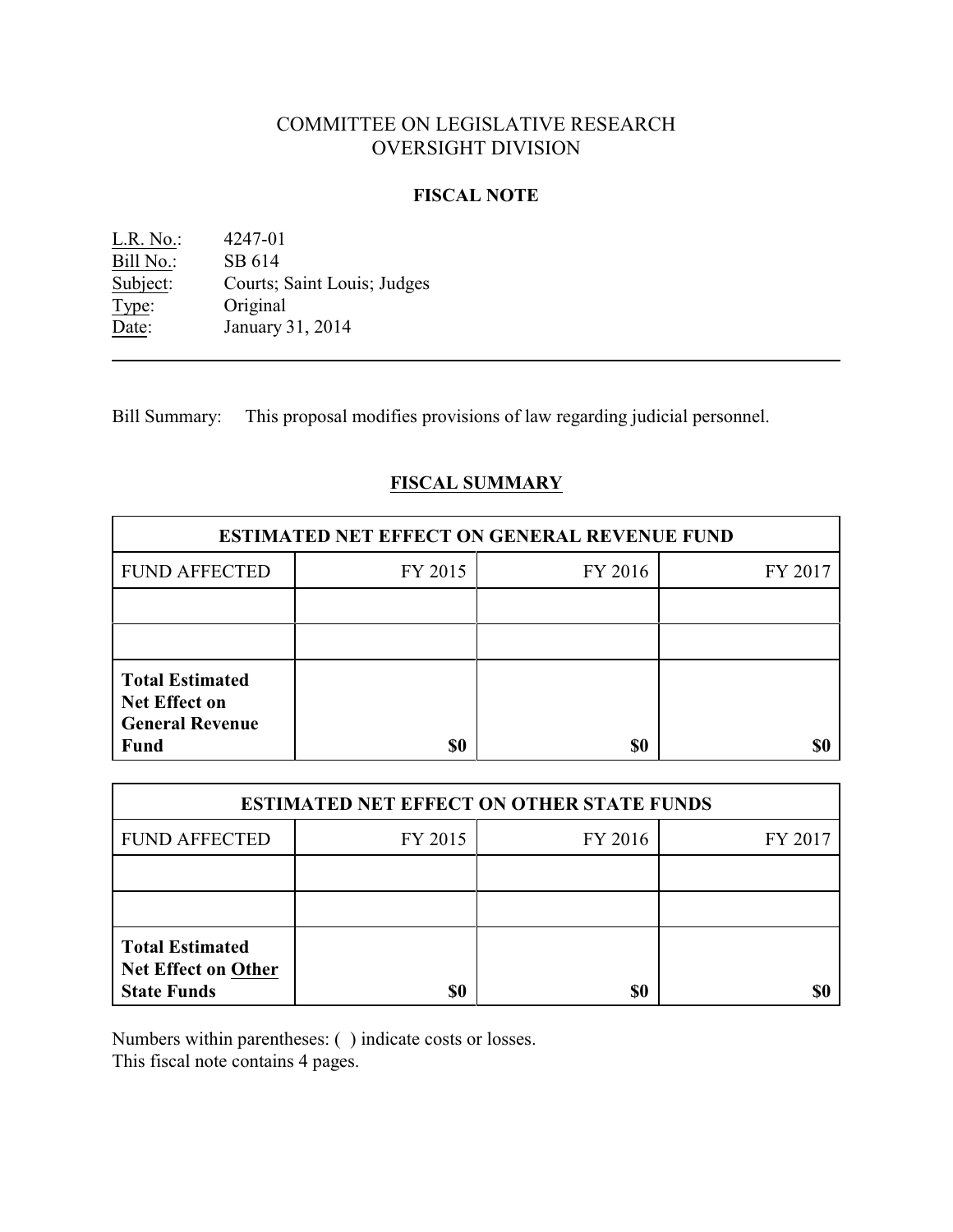L.R. No. 4247-01 Bill No. SB 614 Page 2 of 4 January 31, 2014

| <b>ESTIMATED NET EFFECT ON FEDERAL FUNDS</b>                        |         |         |         |  |
|---------------------------------------------------------------------|---------|---------|---------|--|
| <b>FUND AFFECTED</b>                                                | FY 2015 | FY 2016 | FY 2017 |  |
|                                                                     |         |         |         |  |
|                                                                     |         |         |         |  |
| <b>Total Estimated</b><br>Net Effect on All<br><b>Federal Funds</b> | \$0     | \$0     |         |  |

| <b>ESTIMATED NET EFFECT ON FULL TIME EQUIVALENT (FTE)</b>    |         |         |         |  |
|--------------------------------------------------------------|---------|---------|---------|--|
| <b>FUND AFFECTED</b>                                         | FY 2015 | FY 2016 | FY 2017 |  |
|                                                              |         |         |         |  |
|                                                              |         |         |         |  |
| <b>Total Estimated</b><br><b>Net Effect on</b><br><b>FTE</b> |         |         |         |  |

 $\Box$  Estimated Total Net Effect on All funds expected to exceed \$100,000 savings or (cost).

 $\Box$  Estimated Net Effect on General Revenue Fund expected to exceed \$100,000 (cost).

| <b>ESTIMATED NET EFFECT ON LOCAL FUNDS</b> |         |         |       |  |
|--------------------------------------------|---------|---------|-------|--|
| FUND AFFECTED                              | FY 2015 | FY 2016 | FY 20 |  |
| Local Government                           | \$0     | \$0     | \$0   |  |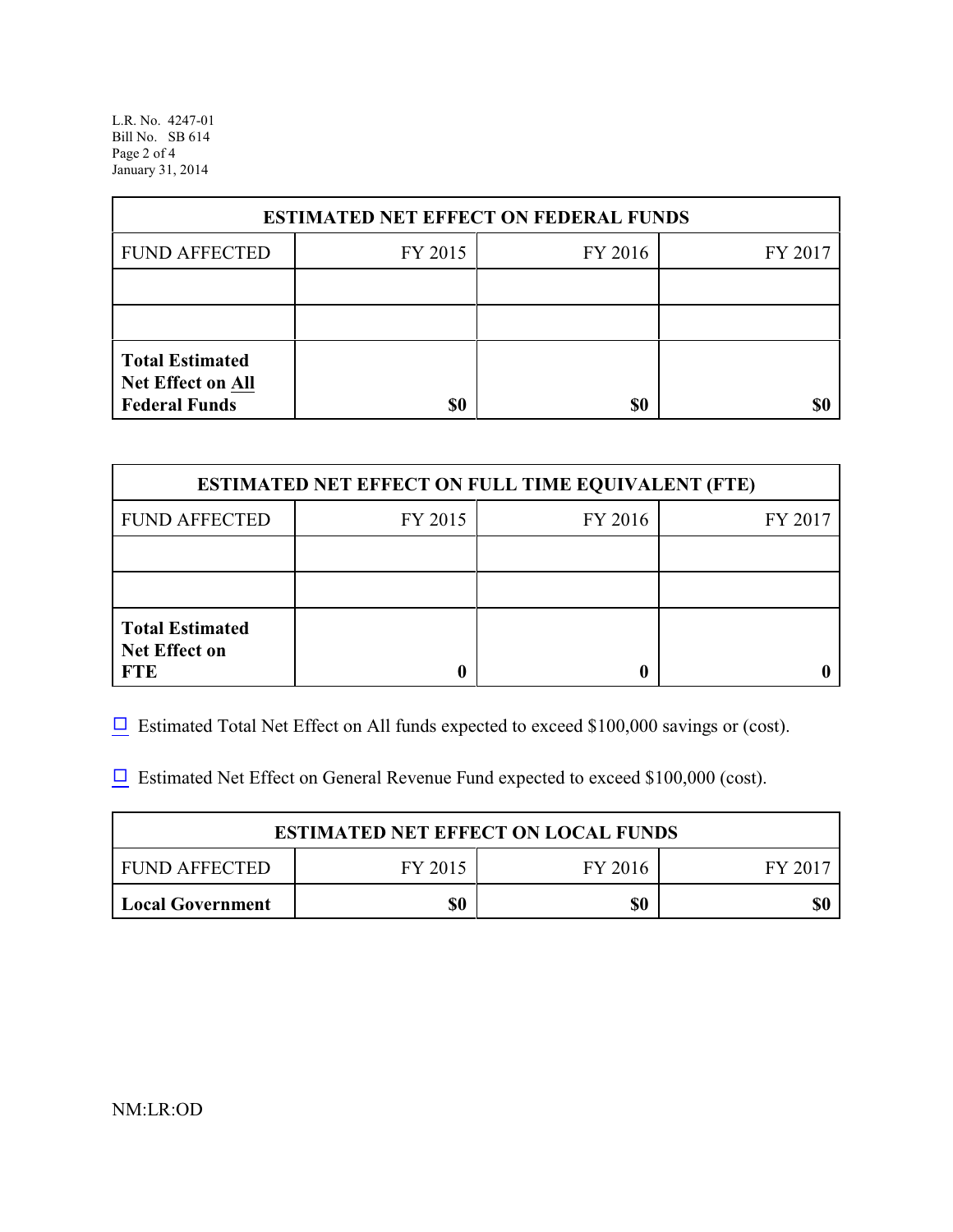L.R. No. 4247-01 Bill No. SB 614 Page 3 of 4 January 31, 2014

### **FISCAL ANALYSIS**

### **ASSUMPTION**

Officials at the **Office of the State Courts Administrator** assume no fiscal impact from this proposal.

Officials at the St. Louis City Circuit Clerk's Office did not respond to **Oversight's** request for fiscal impact.

| FISCAL IMPACT - State Government | FY 2015<br>$(10 \text{ Mo.})$ | FY 2016    | FY 2017                       |
|----------------------------------|-------------------------------|------------|-------------------------------|
|                                  | <u>\$0</u>                    | <u>\$0</u> | $\underline{\underline{\$0}}$ |
| FISCAL IMPACT - Local Government | FY 2015<br>$(10 \text{ Mo.})$ | FY 2016    | FY 2017                       |
|                                  | <u>\$0</u>                    | <u>\$0</u> | <u>\$0</u>                    |

## FISCAL IMPACT - Small Business

No direct fiscal impact to small businesses would be expected as a result of this proposal.

#### FISCAL DESCRIPTION

The proposed legislation appears to have no direct fiscal impact.

This legislation is not federally mandated, would not duplicate any other program and would not require additional capital improvements or rental space.